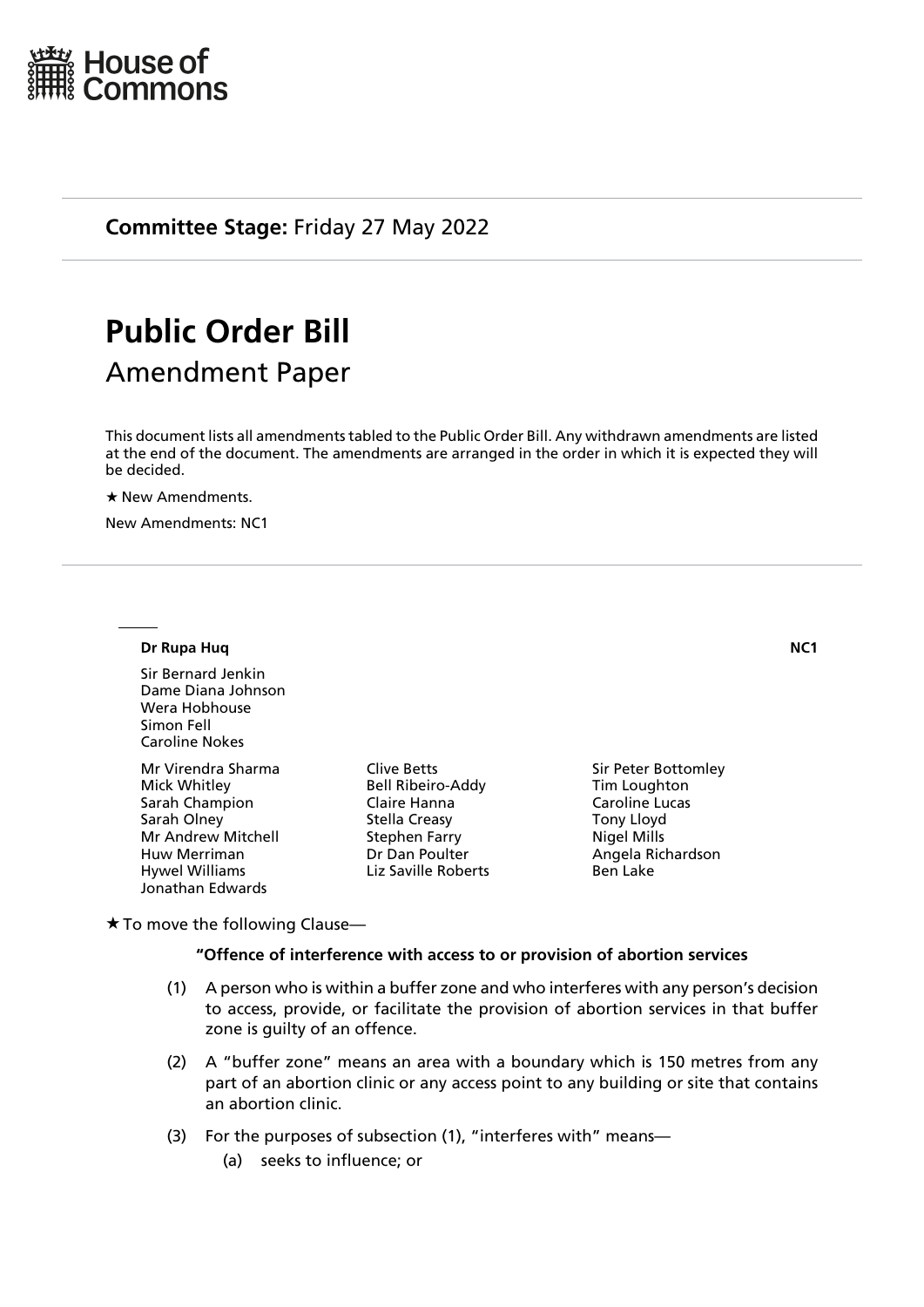- (b) persistently, continuously or repeatedly occupies; or
- (c) impedes or threatens; or
- (d) intimidates or harasses; or
- (e) advises or persuades, attempts to advise or persuade, or otherwise expresses opinion; or
- (f) informs or attempts to inform about abortion services by any means, including, without limitation, graphic, physical, verbal or written means; or
- (g) sketches, photographs, records, stores, broadcasts, or transmits images, audio, likenesses or personal data of any person without express consent.
- (4) A person guilty of an offence under subsection (1) is liable—
	- (a) in the first instance—
		- (i) on summary conviction, to imprisonment for a term not exceeding 6 months, or
		- (ii) to a fine not exceeding level 5 on the standard scale, or
		- (iii) to both; and
	- (b) on further instances—
		- (i) on conviction on indictment, to imprisonment for a term not exceeding 2 years, or to a fine, or to both; or
		- (ii) on summary conviction, to imprisonment for a term not exceeding 12 months, or to a fine, or to both.
- (5) Nothing in this section applies to—
	- (a) anything done in the course of providing, or facilitating the provision of, abortion services in an abortion clinic,
	- (b) the operation of a camera if its coverage of persons accessing or attempting to access an abortion clinic is incidental and the camera or footage is not used for the any of the purposes listed in subsection (3), and
	- (c) a police officer acting properly in the course of their duties."

### **Member's explanatory statement**

This new clause would introduce areas around abortion clinics and hospitals (buffer zones) where interference with, and intimidation or harassment of, women accessing or people providing abortion services would be an offence.

# Order of the House

# [23 May 2022]

That the following provisions shall apply to the Public Order Bill:

# **Committal**

1. The Bill shall be committed to a Public Bill Committee.